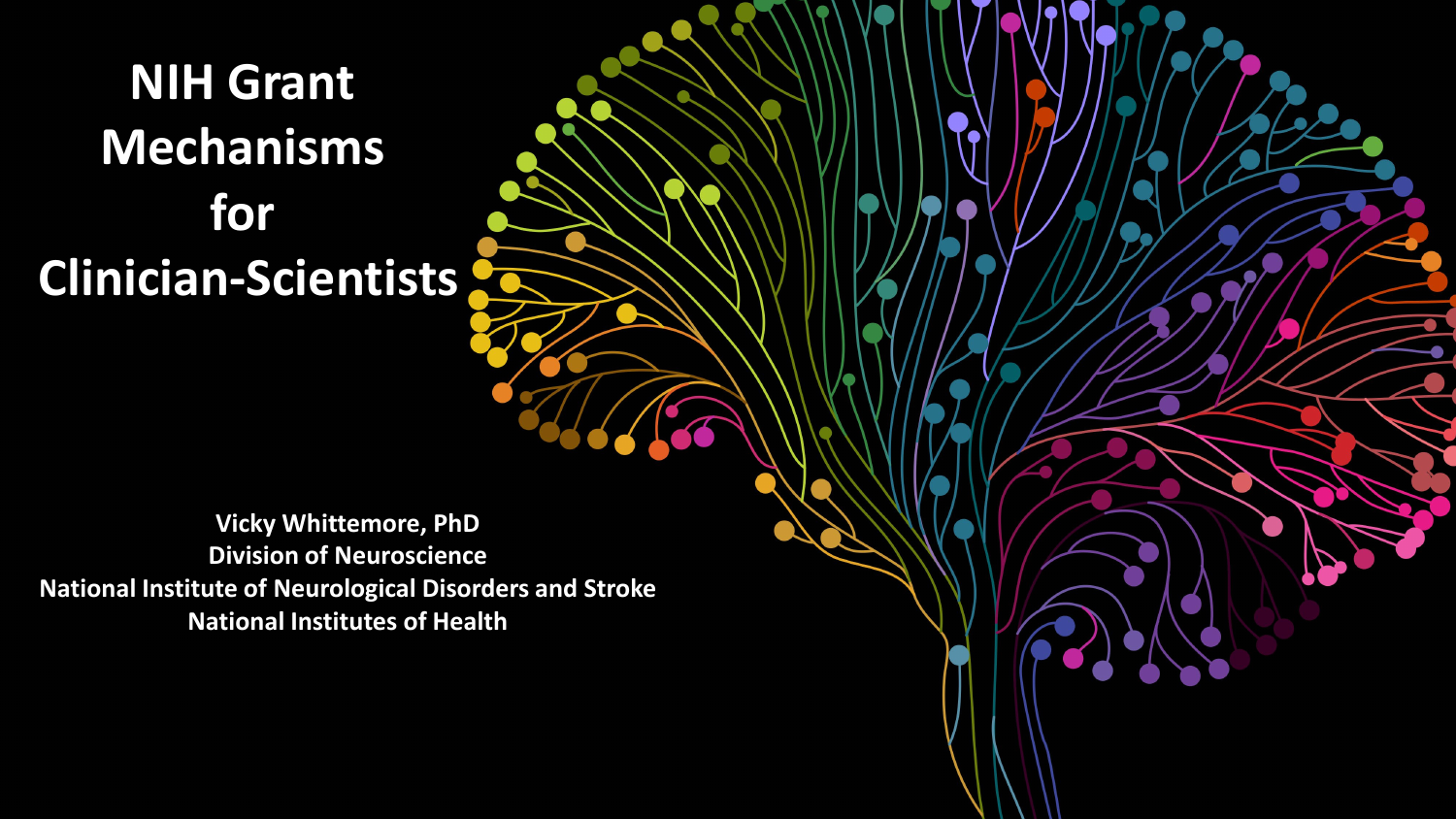# **National Institutes of Health**

- 27 different components called Institutes and Centers.
- • Each has its own specific research agenda, often focusing on particular diseases or body systems
- • Each Institute has an Intramural and extramural component
- • The Extramural component of each Institute supports research grant awards to investigators at all levels of career development.



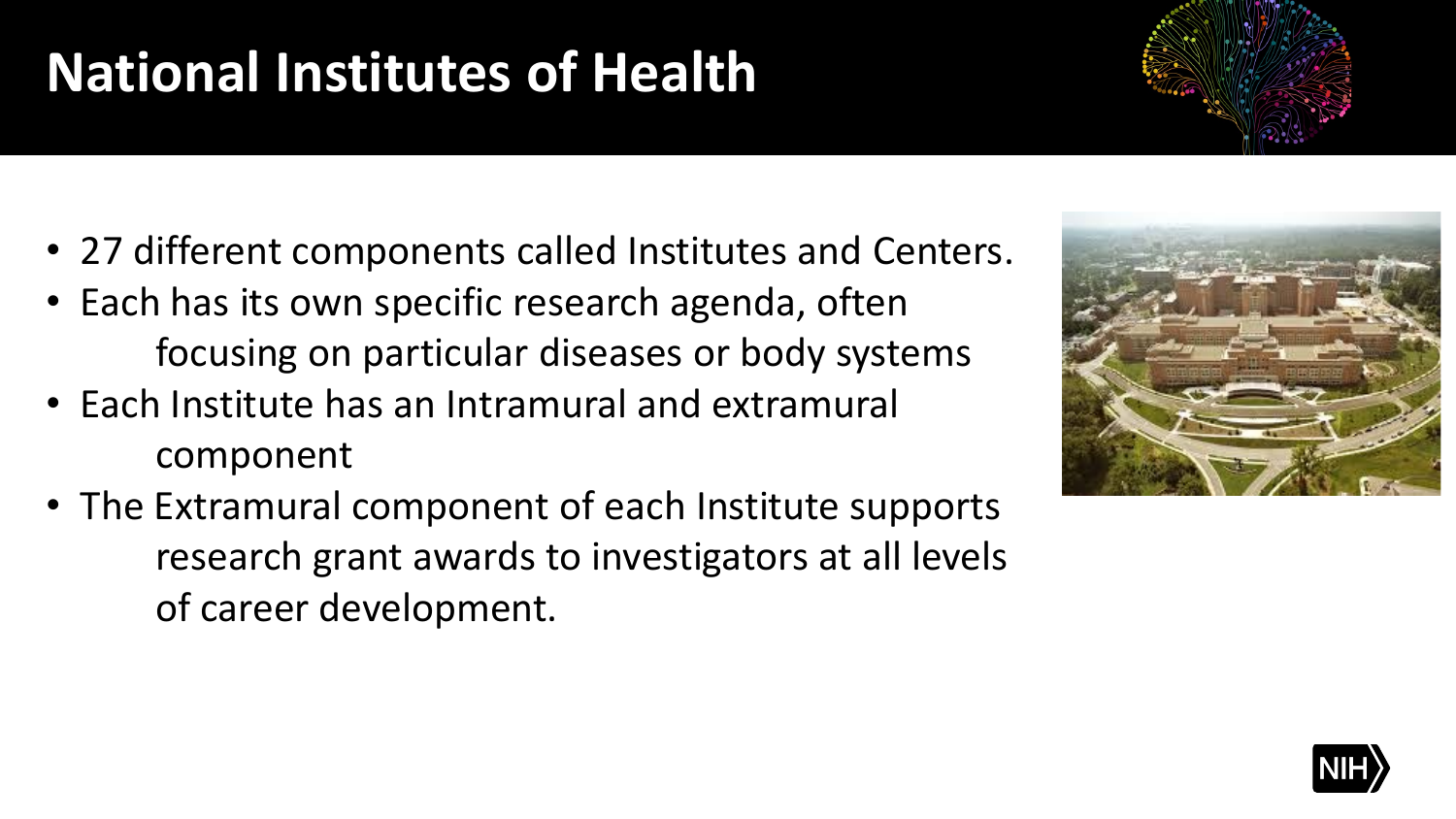# **Trans-NIH ME/CFS Working Group**

- Restructured in 2015
- Coordinate ME/CFS research activities across NIH
- Chaired by Walter Koroshetz, MD; Director of NINDS
- Composed of representatives from 23 Institutes, Centers and Offices
- • Program Directors from the Institutes and Centers are available to talk to investigators and assist with the grant application process
- Includes representatives from Center for Scientific Review (CSR)

<https://www.nih.gov/mecfs>





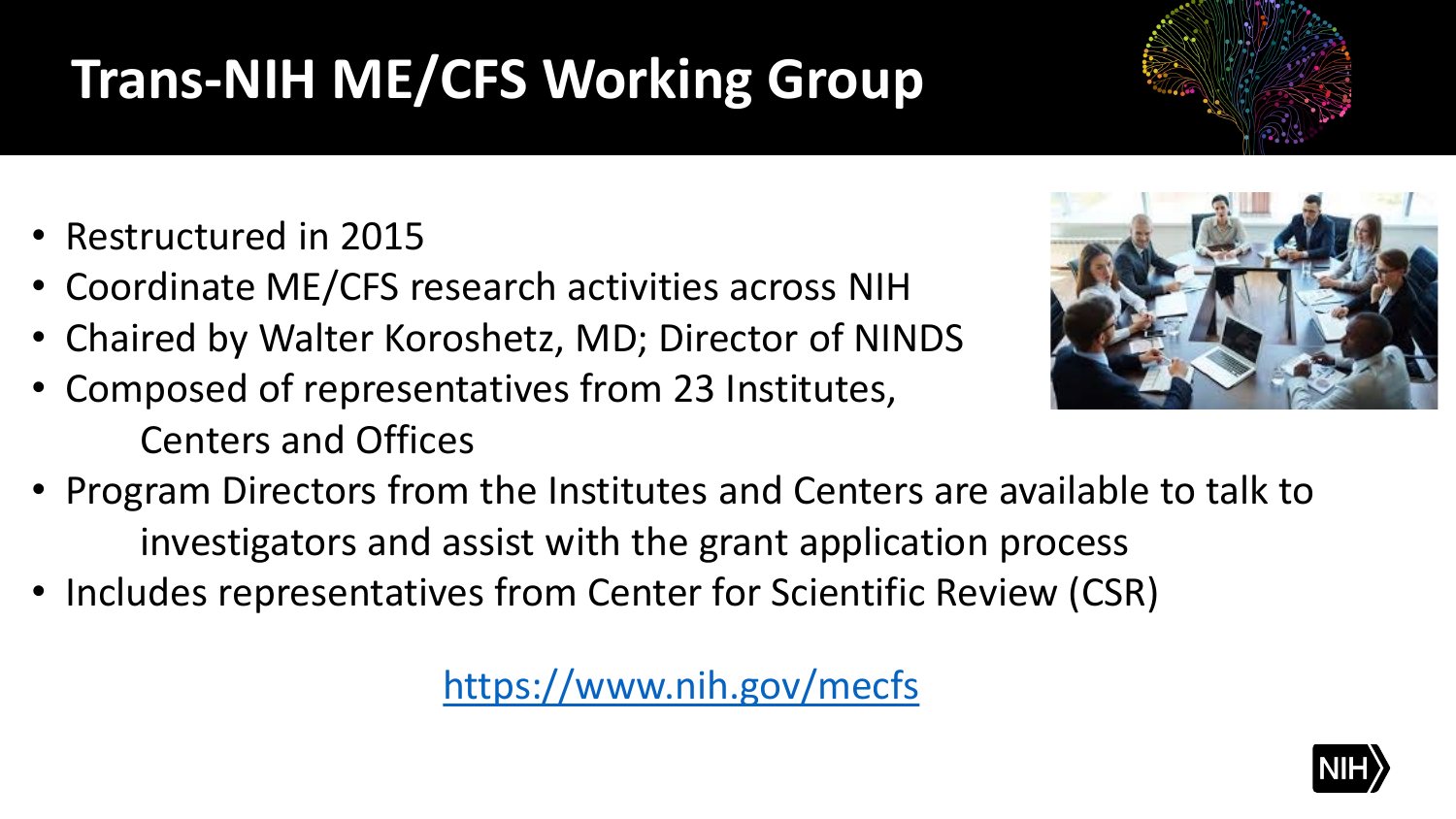### **<https://researchtraining.nih.gov/career-path>**







#### **Undergraduate Education**

Engaging in research projects outside the classroom during undergraduate years is important.

#### **Early Career**

The main goal for these early career researchers is to establish themselves and their teams as experts in their fields of research.

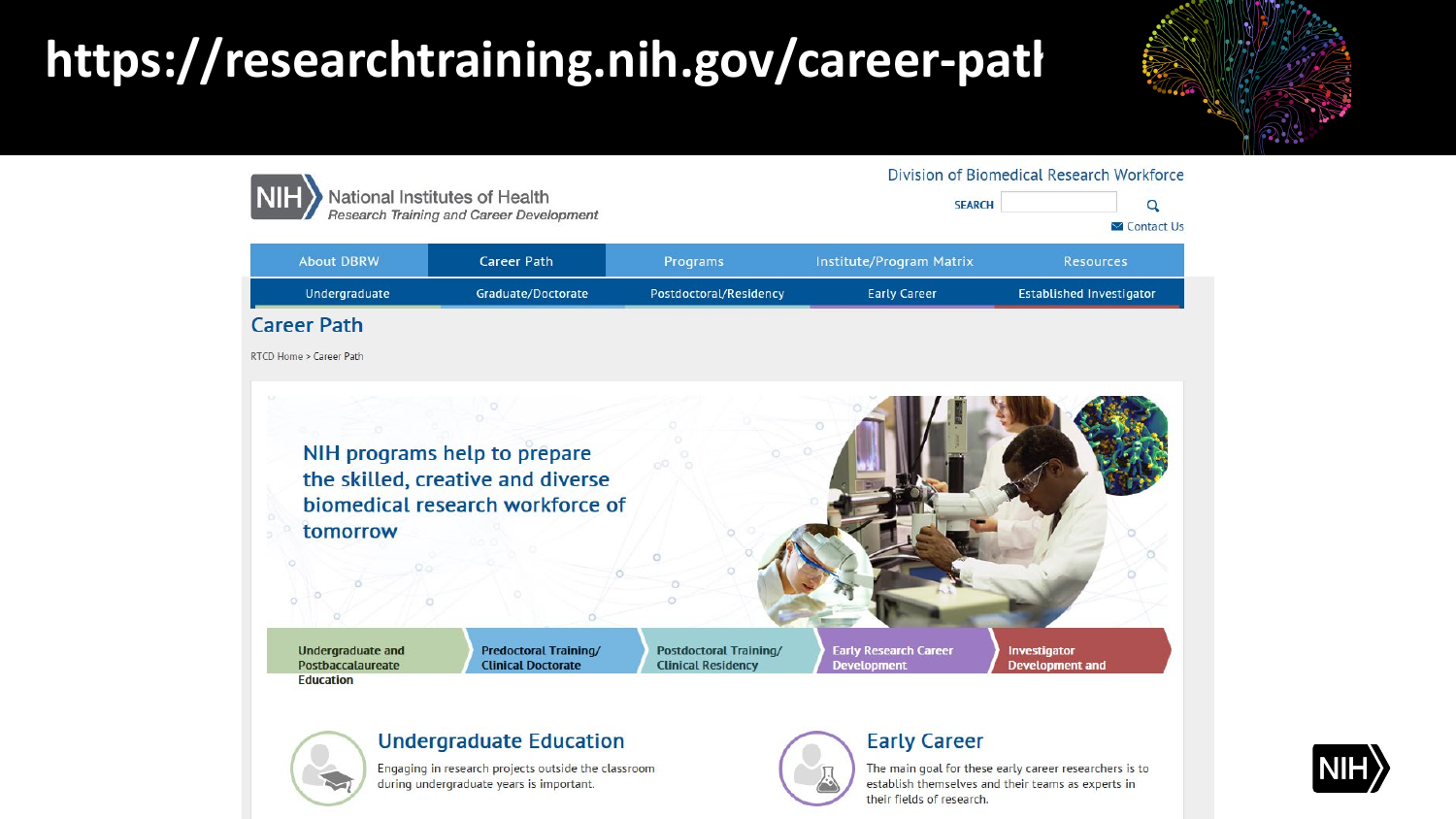### **K Awards for Clinician-Scientists**



### **[Career Development Awards \(CDAs\)](https://www.ninds.nih.gov/Funding/Training-Career-Development/Career-Development-Awards)**

- • Awards for candidates who wish to further develop their careers in biomedical, behavioral and clinical research
- • Applicants are generally required to hold a research or health professional doctoral degree or its equivalent
- • Eligibility for some CDAs is limited to only applicants with health professional doctoral degrees
- • Provides protected time for clinician-scientists so they can focus on research while also performing clinical duties
- Slide 2 • Provides support for basic or clinical research studies

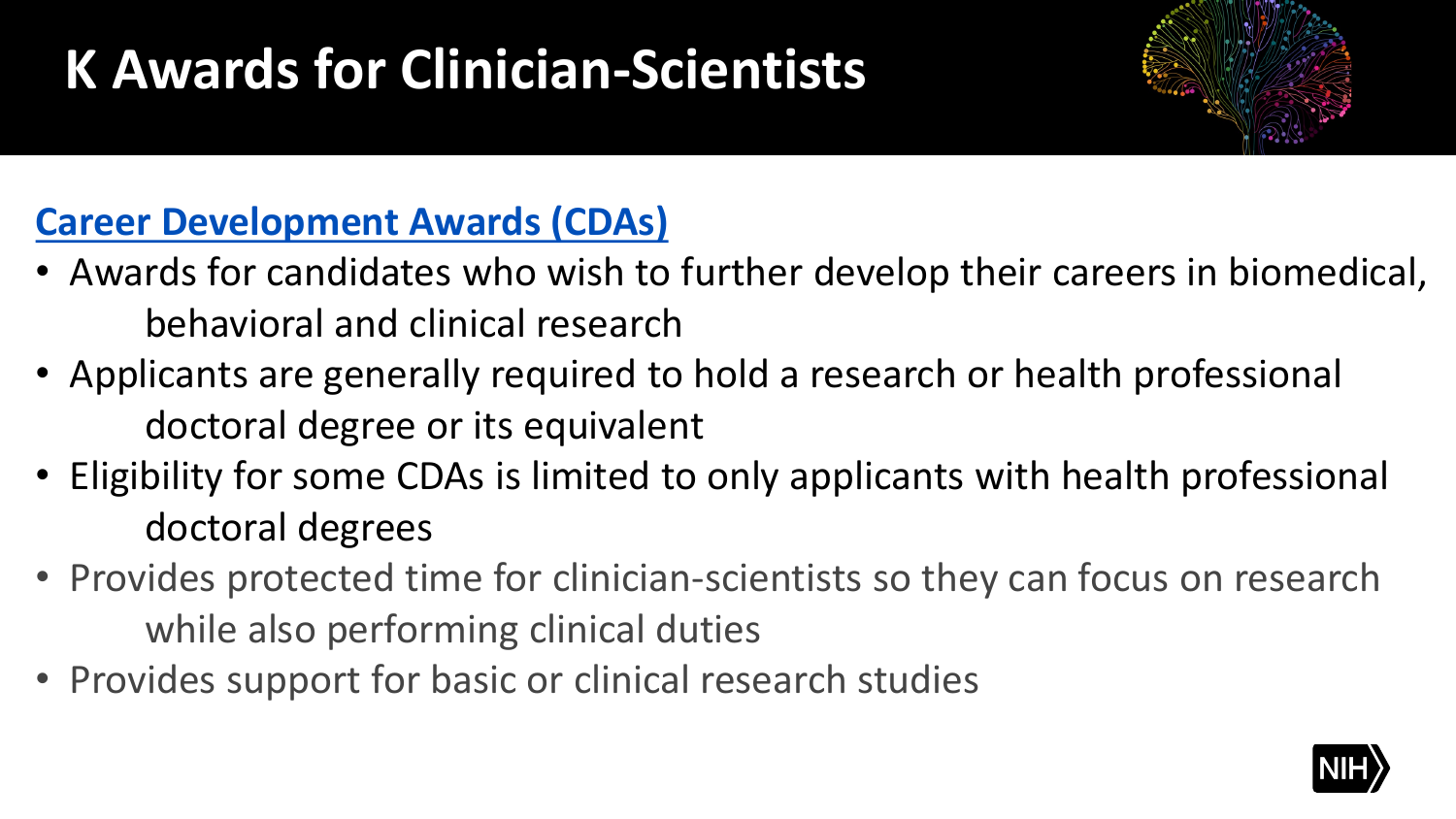### **K Awards for Clinician-Scientists**



### **Types of K Awards:**

#### **K02** - **[Independent Research Scientist Development Award](https://researchtraining.nih.gov/programs/career-development/K02)**

• For support of an early to mid-career scientists with research funding, in need of additional protected time committed to research.

#### **K08** - **[Mentored Clinical Scientist Research Career Development Award](https://researchtraining.nih.gov/programs/career-development/K08)**

 • To provide the opportunity for promising clinician scientists with demonstrated aptitude to develop into independent investigators, or for faculty members to pursue research, and aid in filling the academic faculty gap in health profession's institutions.

#### **K12** – **[Clinical Scientist Institutional Career Development Program Award](https://researchtraining.nih.gov/programs/career-development/K12)**

 fundamental science within the framework of an interdisciplinary research and development program. • To provide support for newly trained clinicians appointed by an institution for development of independent research skills and experience in a

#### **K22** – **[Career Transition Award](https://researchtraining.nih.gov/programs/career-development/K22)**

 • To provide support to outstanding newly trained basic or clinical investigators to develop their independent research skills through a two-phase program; an initial mentored research experience, followed by a period of independent research.

#### **K23** – **[Mentored Patient-Oriented Research Career Development Award](https://researchtraining.nih.gov/programs/career-development/K23)**

 • To provide support for the career development of clinically trained professionals who have made a commitment to patient-oriented research, and who have the potential to develop into productive, clinical investigators.

#### **K24** – **[Midcareer Investigator Award in Patient-Oriented Research](https://researchtraining.nih.gov/programs/career-development/K24)**

• To provide support for mid-career clinicians with research support, to allow for protected time to devote to patient-oriented research and to serve<br>as mentors for beginning clinical investigators as mentors for beginning clinical investigators.

#### https://researchtraining.nih.gov/programs/career-development

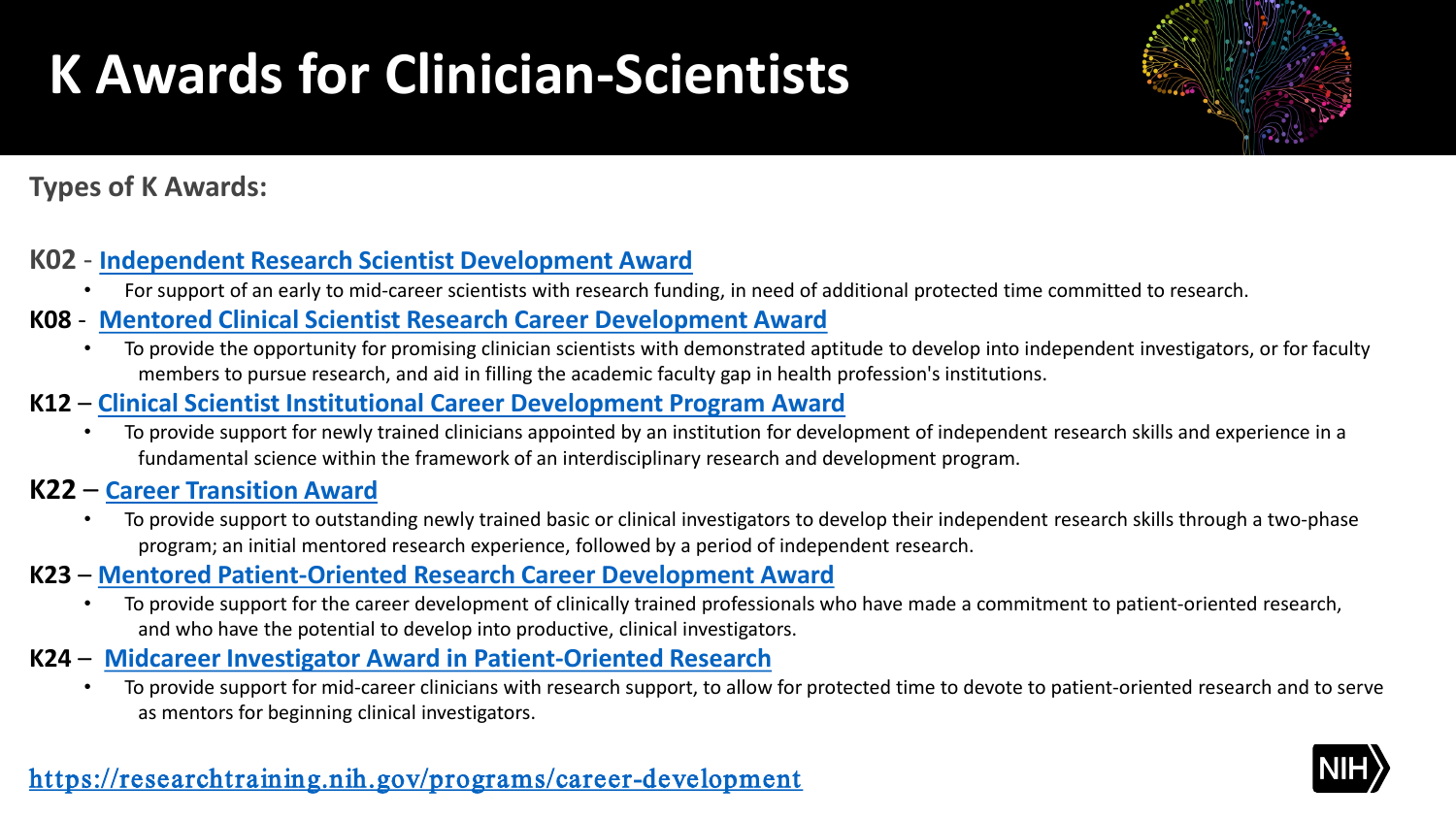### **Early Stage Investigators (ESI)**

- whichever date is later, within the past 10 years • ESI - A Program Director / Principal Investigator (PD/PI) who has completed their terminal research degree or end of post-graduate clinical training, and who has not previously competed successfully as PD/PI for a substantial NIH independent research award (R01 or equivalent)
- scores will be prioritized for funding • [R01-equivalent](https://grants.nih.gov/grants/glossary.htm#R01EquivalentGrant) ESI applications with meritorious
- • [Sign up to be a grant reviewer:](https://public.csr.nih.gov/ForReviewers/BecomeAReviewer/ECR) **Early Career Reviewer program**



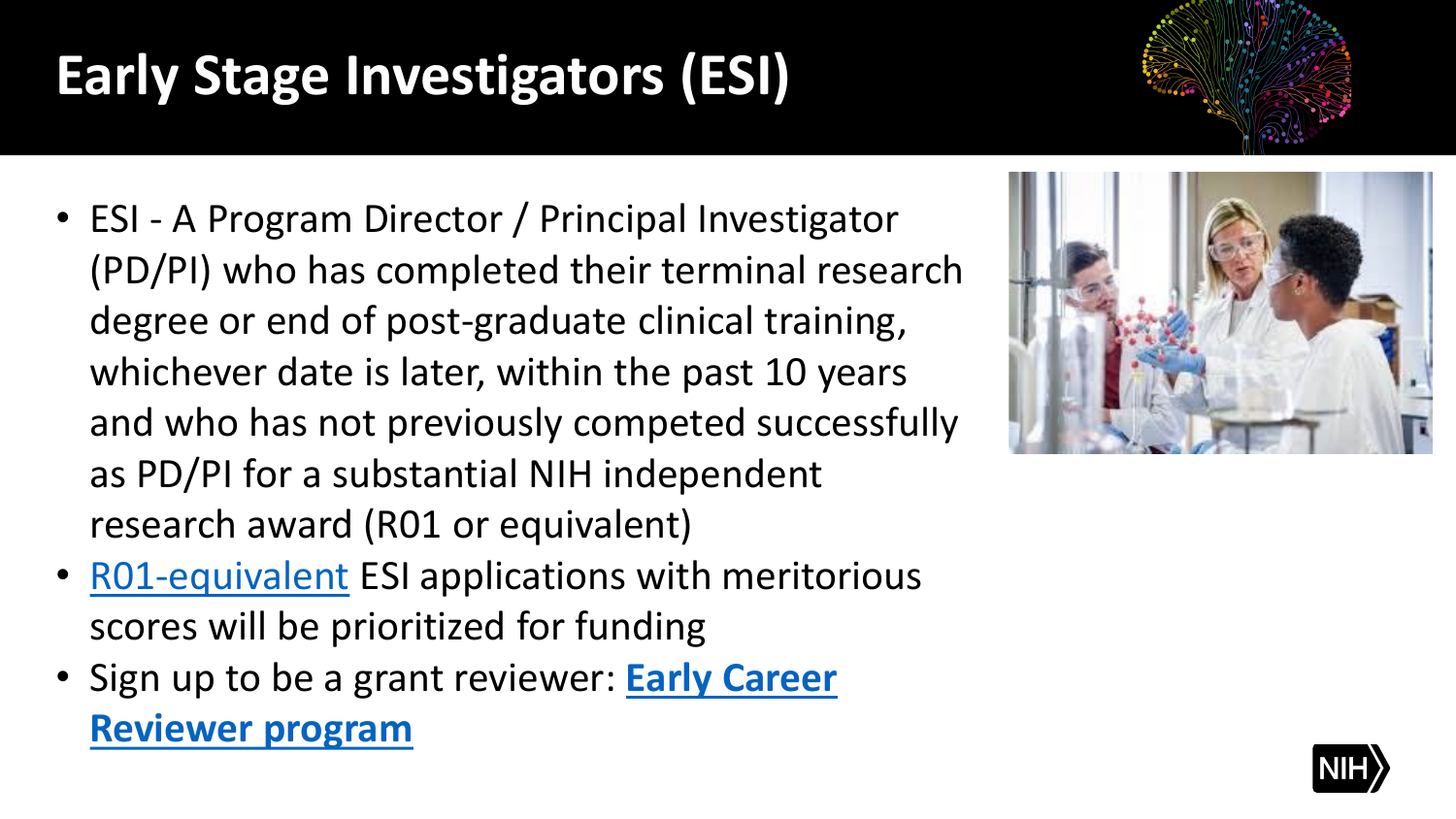

....and how we can help:

Program Director:

- Provides information about funding opportunities/grant mechanisms
- Reviews specific aims for grant applications
- Listens to grant review and can discuss the summary statement
- Answers questions and helps investigators navigate the NIH system
- Administers grant when awarded

Matchmaker: https://projectreporter.nih.gov/reporter\_matchmaker.cfm